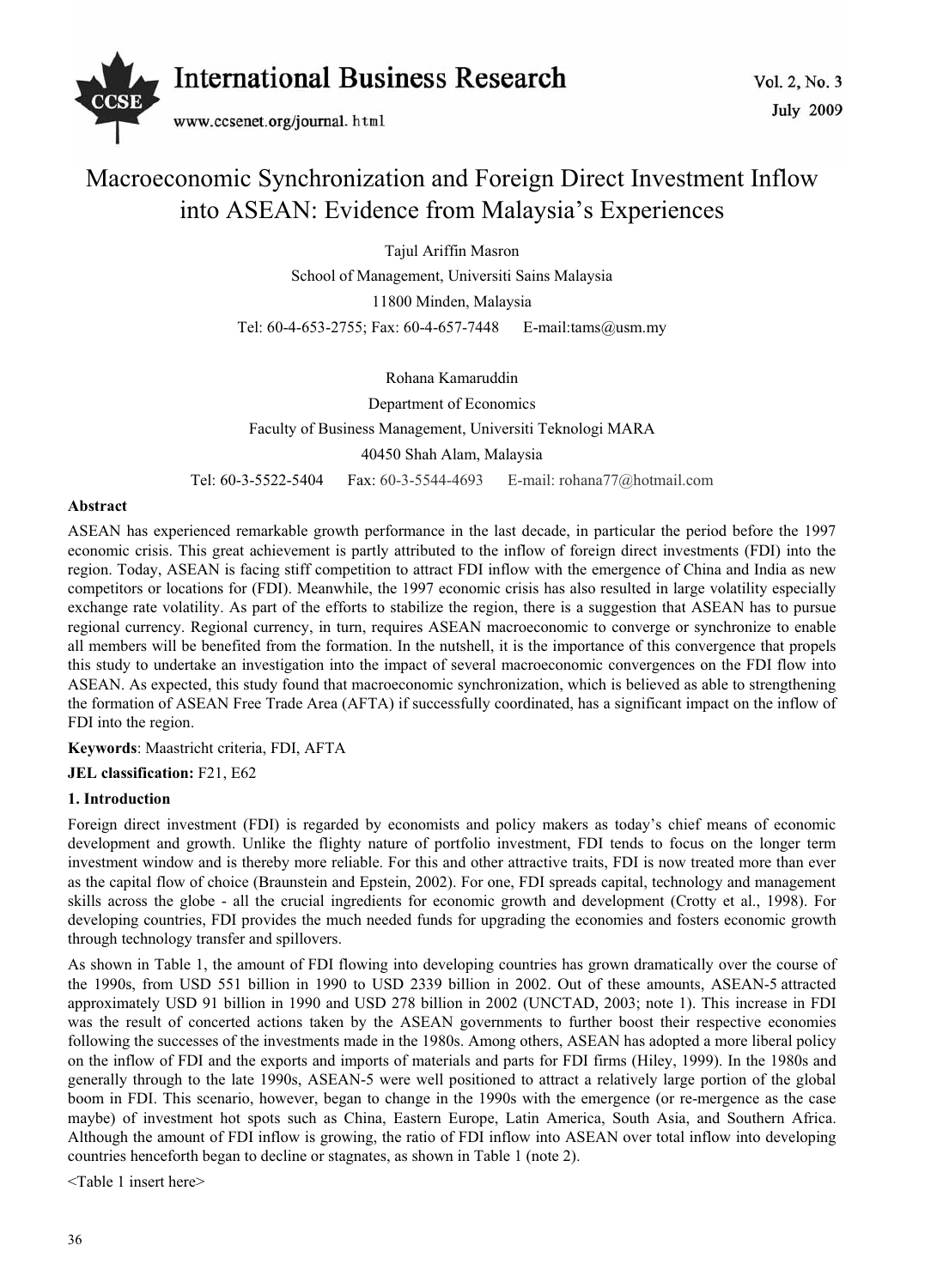According to Woo (2003), based on the Overall Technological Index (OTI), ASEAN-4 is ranked higher than China in terms of receiving technologies from abroad, but is lower in terms of its capability to develop indigenous technology (note 3). Many US multinational corporations (MNCs) now view China as a country with the highest growth potential. Some of them, such as General Motors, Ford Motor Co., and AT&T have invested billions of dollars in China to capitalize on the expected growth (Madura, 2005). Its large population not only provides a ready domestic market for their products, but also an abundance of cheap labor. With the diversion of FDI flow from ASEAN to China (and possibly also to India, which is another emerging location for FDI) and the competition posed by Eastern Europe and Latin America for scarce capital, ASEAN's economic growth and technological development is at risk. Investment incentives as provided by individual ASEAN countries are inadequate to significantly tilt investment decisions in their favor. What is required is a fully implemented AFTA. Not only will a full blown AFTA make the individual ASEAN economies more attractive as a location for FDI, it will also provide foreign investors with economies of scale for the production of truly regional export products and for the production of goods and services for the region's consumption (Akrasanee and Stifel, 1993).

Although work on the full implementation of the ASEAN Investment Area (AIA) has accelerated somewhat since 2002, its integration effort is still lagging and implementation and commitment still short of expectation. In view of this state of affairs, this paper seeks to assess whether the harmonization of several AFTA strengthening policies will have an impact on FDI flow vis-à-vis the individual ASEAN economies.

The organization of this paper is as follows. The next section reviews the theoretical aspects of the study, focusing particularly on how economic integration and FDI flow is linked as well as the association between Maastricht criteria and economic integration. Section III reviews the previous studies on this issue. Section IV provides the empirical specification as well as the estimation procedure, while Section V discusses the findings. Finally, section VI summarizes and concludes the study.

# **2. Theoretical Review**

## *2.1 Theoretical Link between Economic Integration and FDI Inflow*

According to Monge-Naranjo (2002), the most striking feature of globalization in the last two decades is FDI rather than trade. FDI flows have grown ten-fold during the period as compared to just a two-fold increase in trade. This phenomenon is particularly remarkable in the case of developing countries where FDI is the fastest growing component of foreign capital inflow (Monge-Naranjo 2002).

Regional economic integration, or more specifically AFTA, in the case of ASEAN, can affect the inflow of FDI in several ways. Firstly, it needs to be noted that in principle, the effect of a FTA on FDI need not always be a positive one. In fact, in the simplest Heckscher–Ohlin world where free trade achieves factor-price equalization, capital has no incentive of crossing borders. According to this logic, a free trade agreement could reduce the incentives for FDI if the original purpose of FDI is to bypass trade barriers in order to access protected domestic markets. In contrast, when the factor endowment of countries is sufficiently unequal, there is incentive for capital to relocate to more labor-intensive countries. These incentives are further strengthened when the flow of goods between countries are unimpeded. Moreover, third-country corporations may, as a diversion, choose to invest in one of the FTA member countries in order to take advantage of the lower tariffs imposed by the agreement partners (Cuevas et al., 2005, p. 473).

Meanwhile, Blomstrom and Kokko (1997) and Levy-Yeyati et al. (2001) provided relatively extensive theoretical links between changes in FDI and free trade. According to the vertical FDI theory, multinational corporations establish different stages of production in different countries in order to take advantage of specific conditions in the local factor markets. Conversely, in a horizontal FDI set-up, multinational corporations would establish similar production facilities in several countries, with each one serving the local market. A horizontal FDI set-up is a rational strategy when obstacles to trade (natural or artificial) are significant. It does not require any specific degree of similarity or difference in factor endowments among the countries, as long as production becomes feasible and economically viable after the investment has taken place. A vertical FDI set-up, on the other hand, would be more suited in a liberalized environment of a regional integration where trade barriers are reduced or removed.

According to Bitzenis (2004), it is regionalization rather than globalization that is responsible for the inflow of FDI into the Balkan region. Had it not been for regionalization, the individual Balkan countries may not even receive any FDI. Bitzenis (2004) made this conclusion after observing an inconsistent disparity between a higher FDI accumulation and the dismal state of globalization related reforms and transition programs happening in that region (note 4).

## *2.2 Maastricht Criteria and Economic Integration*

Regionalism may not manifest itself through any kind of formal institution. It could exist through various types of cooperation and alliances among the countries in question (Acharya, 1999). Regionalism assists in the creation of free trade zones and the general liberalization of economic activities. It facilitates the progress of under-developed countries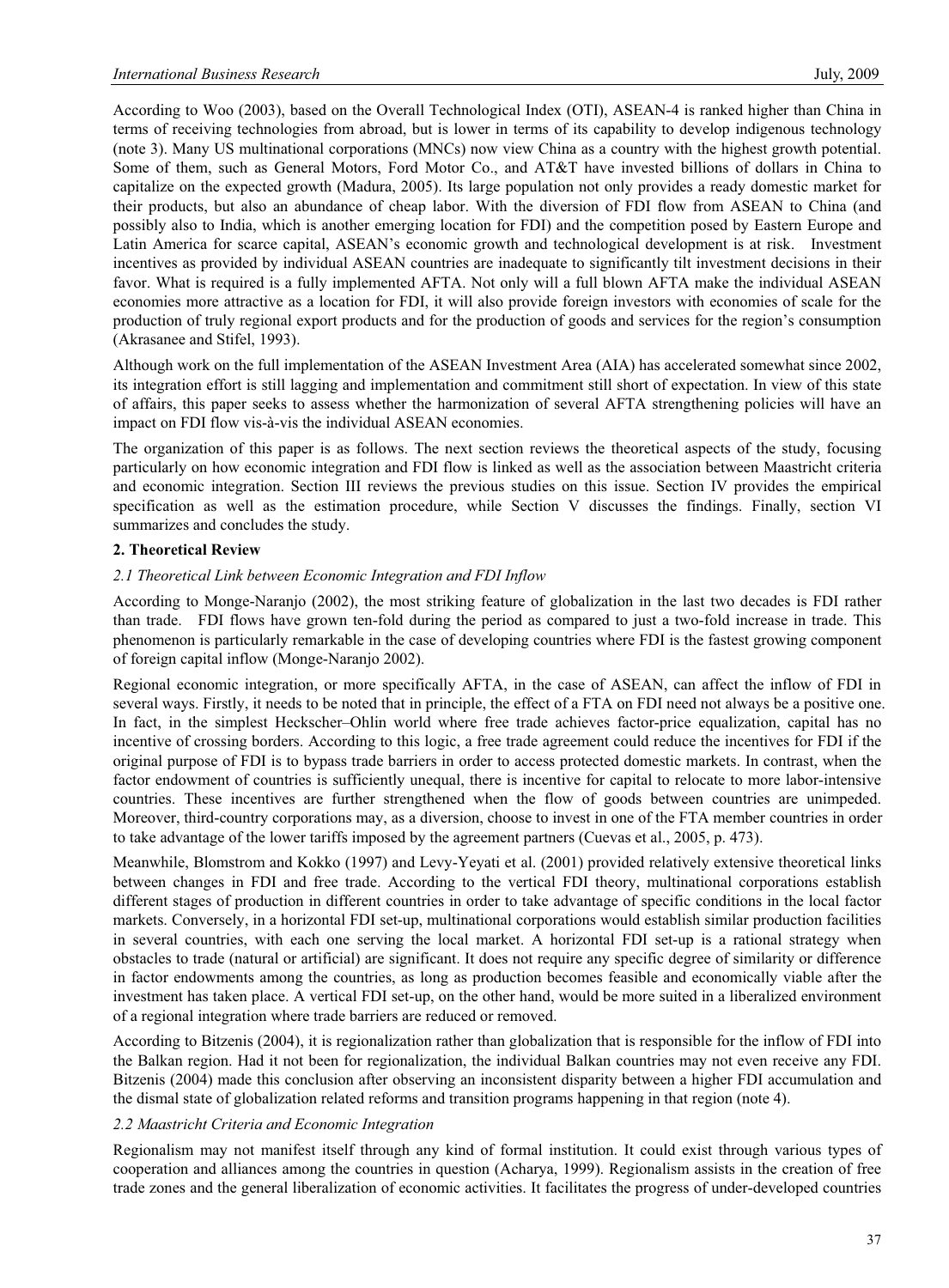through interaction with the external control mechanisms (Bowles, 1997). In addition, it helps the entry of small and developing countries into a union such as the EU, which reflects the success of multilateralism (Sapir, 2000).

As argued by Afxentious (2000), political considerations are rarely free of economic considerations. In the case of the European Union (EU), for instance, economic considerations eventually dominated the objectives of the regional integration while intense political unification has proven to be untenable. This is evident from the five conditions set forth in the Treaty of Maastricht of 1992 that saw the birth of the union. Known as the "Maastricht criteria," the 5 conditions are: (1) an inflation rate of no more than 1.5 percentage points above the average of three countries with the lowest inflation rates, (2) nominal long-term interest rates not exceeding more than 2 percentage points of the three countries with the lowest interest rates, (3) exchange rate stability, (4) Government budgetary deficit should not exceed 3% of GDP, and (5) Public debt should not exceed 60% of GDP. By adding this inter-governmental co-operation to the existing "Community" system, the Maastricht Treaty created a new structure with three "pillars" which is political as well economic. This is the evidence of the existence of EU.

Bronk (2002) explained the reason that relatively inflexible conditions can be very effective in furthering both the transition and enlargement processes, and why many of the Central and Eastern Europe Communities (CEECs) are prepared to stick to the reforms needed despite the high economic and political costs of doing so. In essence, Bronk (2002) argued that by acceding and delegating their choice of policy mix to the exigencies of the EU conditions, these countries stand to benefit from a self-reinforcing boost in the market credibility of their transition reforms.

# **3. Review of Empirical Studies**

A number of empirical studies have been conducted on the impact of economic integration on the flow of FDI. Mold (2003) in his study analyzed the impact of the single market program (SMP) on the locational determinants of US FDI for the period 1978–95, a key period in the development of the European single market. However, he found little evidence to support a strong correlation between the formation of SMP and FDI location. On the contrary, Mold (2003) found that size and growth of gross domestic product (GDP) are more important determinants of FDI inflows.

In another study using cross-country panel data, Cuevas et al. (2005) assessed the effect of North America Free Trade Agreement (NAFTA) on the FDI flows into Mexico. Based on their study, it was found that free-trade agreements (FTAs) do exert a significant positive effect on FDI flows, particularly for the smaller members. After controlling for a set of other factors—such as an increase in worldwide FDI flows—it was found that NAFTA generates FDI flows of nearly 60 percent higher than it would have been without the agreement.

As alluded earlier in the context of the Maastricht criteria, countries that wish to embark on joining the union need to accede much of their policy matters to the EU pre-set conditions. Bronk (2002) explored the dynamics of how CEEC commitment to the EU conditions delivers considerable interim (i.e., pre-accession) credibility benefits. These interim credibility benefits are important in themselves in raising investment and FDI. In coming to his conclusion, Bronk (2002) considered a significant amount of empirical evidence, particularly the findings of Bevan and Estrin (2000) and the analogous impact of Italian commitment to enter economic and monetary union (EMU).

Nicoletti et al. (2003) suggested that the removal of border barriers in existing free trade areas (the EU and NAFTA, and thus potentially AFTA) can boost the overall FDI flows among participating countries. However, they argued that the positive effect of a stable exchange rate arrangement (which is one of the Maastricht criteria) on FDI flows into participating countries is less evident.

Blomstrom and Kokko (1997) found that the creation of the Canada-U.S. Free Trade Agreement (CUSFTA) has relatively little influence on direct investment patterns in Canada. The reason for this is that much of the trade between Canada and the United States has long been liberalized before CUSFTA was established. In contrast, Mexico's inclusion in NAFTA and the establishment of the Latin America Common Market or Southern Common Market (MERCOSUR) are likely to significantly affect the region's policy environment, and thereby the inflow of FDI. Of late, Canada has voiced her concern on the "unequal" share of "quality FDI" amidst a growing concentration of high value-added FDI in the United States at the expense of Canada (Globerman, 2001). Specifically, this pertains to FDI flows into knowledge-intensive industries where there is an increased leaning towards the United States and away from Canada in the post-CUSFTA period (Globerman, 2002).

In yet another study, Bitzenis (2004) noted that FDI orientation is not as global as expected and that there is a regional trend in those flows. The regional factor is responsible for channeling FDI into less-developed and poor countries when otherwise they would not be getting any share of it at all. Therefore, this study demonstrated the importance of regional economic integration as another impetus for the inflow of FDI into the individual countries in the regional economic agreement.

Janicki et al. (2005) presented an empirical assessment of the endogenous optimum currency area theory by using the gravity model. Several Maastricht criteria were utilized to assess the effectiveness of the convergence criteria in guiding multinational investments within the European Union. A fixed effects model based on a panel data of FDI flows within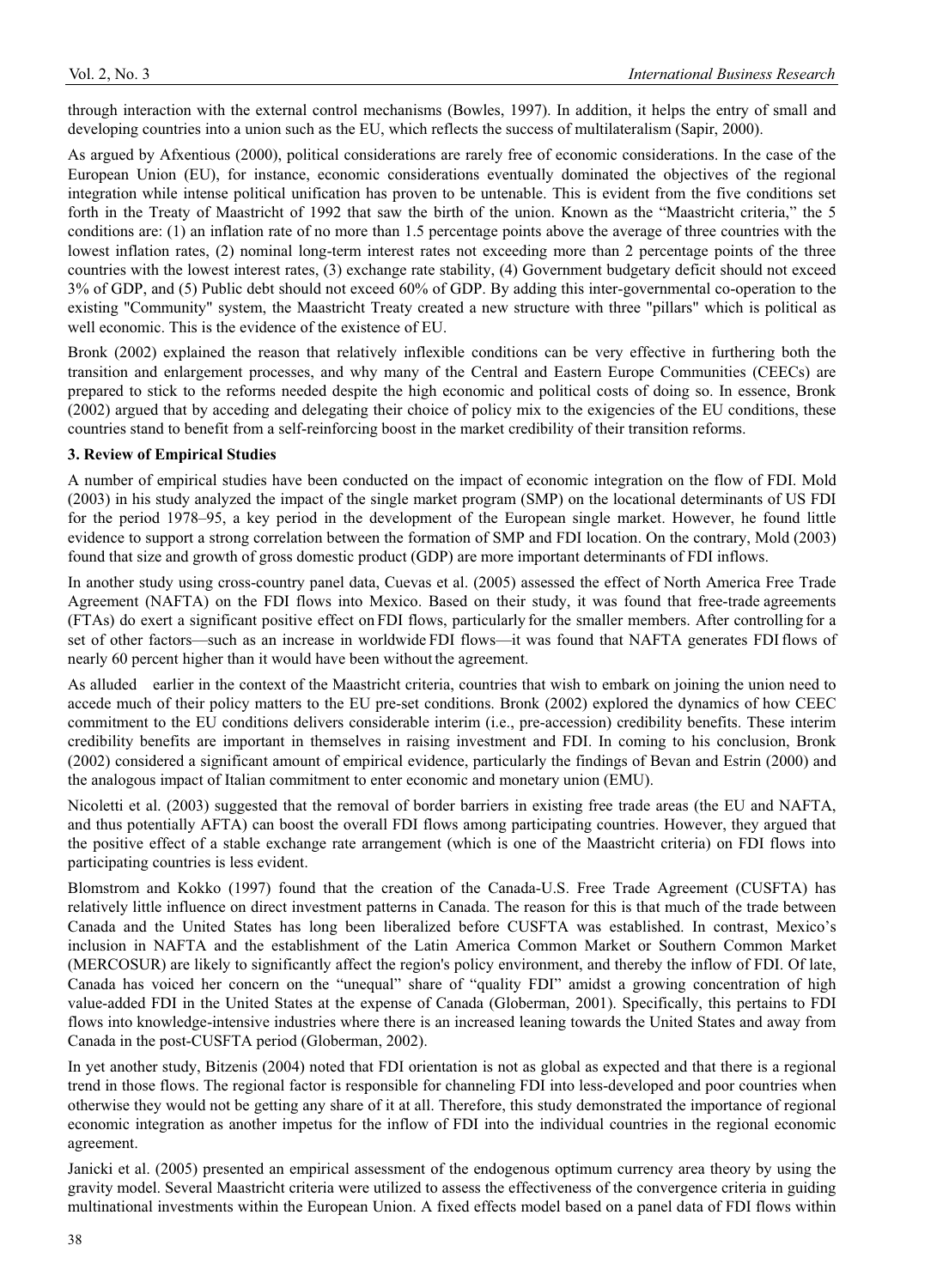the EU-15 showed specifically that the Maastricht criteria on interest rate, government fiscal policy, and debt do play a significant role in attracting multinational investment. Rojec and Potocnik (1997) and Bitzenis (2004) provided additional support to the finding by Janicki et al. (2005) that EU integration represents a strong incentive for FDI to flow into member and non-member countries in the region. An even stronger incentive for increased FDI in a country is its acceptance as a new member in the EU. There is no doubt that Slovenia's membership in the EU (Rojec and Potocnik, 1997) as well as the Balkan regional economic integration (Bitzenis, 2004) would strongly increase FDI inflow into that country. This increase, however, will not be felt immediately but in the longer term when Slovenia harmonizes her legal and institutional frameworks with EU standards (Rojec and Potocnik, 1997).

### **4. Empirical specification and estimation procedure**

This section uses regression techniques to identify the effect of several Maastricht criteria, which are believed to be as important in the realization of AFTA, on FDI and then uses those estimates to gauge the relative contribution of these criteria and other factors to the evolution of FDI in ASEAN-4. The empirical model specification is based on the study by Janicki et al. (2005) with little modification. This study uses total FDI inflow into the (two) ASEAN economies instead of bilateral FDI flow. Although there is an argument regarding why this study does utilize total, instead of bilateral, FDI, we do believe that this specification is valid (note 5). Our main proposition is that if ASEAN countries could synchronize their macroeconomic policies, couple with the existing effort to promote single market under ASEAN Free Trade Area (AFTA), this effort will support as well as elevate the existing single market formation in ASEAN. Macroeconomic synchronization may reduce the asymmetrical-shock-bound risk. Subsequently, may spur more FDI to inflow into the region. Accordingly, this study also omits the role of distance from the analysis(note 6). The empirical model, which is *a la* gravity model, is specified as follows:

$$
FDI_{ij,t} = f(HO_{ij,t}, MC_{ij,t})
$$
\n<sup>(1)</sup>

where, *HO* refers to Hecksher-Ohlin variable while *MC* stands for Maastricht criteria harmonization. As mentioned in the first place, one of the motivations of FDI inflow is market penetration. By having free trade agreement the rest of ASEAN countries, products made in Malaysia can be marketed in other ASEAN countries. This will be captured by the *HO* variable. In addition, we test several macroeconomic synchronizations on FDI inflow as it will help in reducing risks of doing business in ASEAN (note 7). At this point, it is worth to mention that although ASEAN is still far for implementing any Maastricht condition in its regional integration process, we do incorporate these criteria not in the form of its original standard as discussed in Section 2. Rather we include this in line with the current interest on this issue, namely the level of synchronization of Maastricht criteria. Subscript *ij* denotes two ASEAN economies; where *i* refers to Malaysia and *j* denotes other ASEAN core members (e.g. Indonesia, the Philippines, Singapore and Thailand). In other words, this study will have four combinations or equations to be estimated with respect to Malaysia's experiences. Therefore, *FDI<sub>ij</sub>* refers to FDI inflow into two ASEAN economies, namely Malaysia and Indonesia (MI), Malaysia-Philippines (MP), Malaysia-Singapore (MS) and Malaysia-Thailand (MT). Similar set up applied to the other variables. If we decompose *HO* and *MC* into their components, we get the following equation (note 8):

$$
\ln FDI_{ij,t} = \theta_0 + \theta_1 \ln SIZE_{ij,t} + \theta_2 \ln INFDF_{ij,t} + \theta_3 \ln BGTDF_{ij,t} +
$$

$$
\theta_4 \ln DBTDF_{ij,t} + \varepsilon_{ij,t} \tag{2}
$$

Where, *SIZE* is market size of the two ASEAN economies; *INFDF, BGTDF* and *DBTDF* refer to the differential between the two ASEAN economies in inflation, budget and debt respectively. There are two more criteria which are not included, namely exchange rate stability as well as interest rate. The exclusion of exchange rate stability is because of extensive research has been done in examining the impact of exchange rate volatility (see for example Chit (2008), among others). On the other hand, the exclusion of interest rate is due to difficulty to find a consistent type of interest rate across countries under study. Measurement of each of the variable is as follows:

$$
FDI_{ij,t} = (FDI_{it} + FDI_{jt})
$$
\n<sup>(3)</sup>

$$
SIZE_{ij,t} = (GDP_{it} + GDP_{jt})
$$
\n(4)

39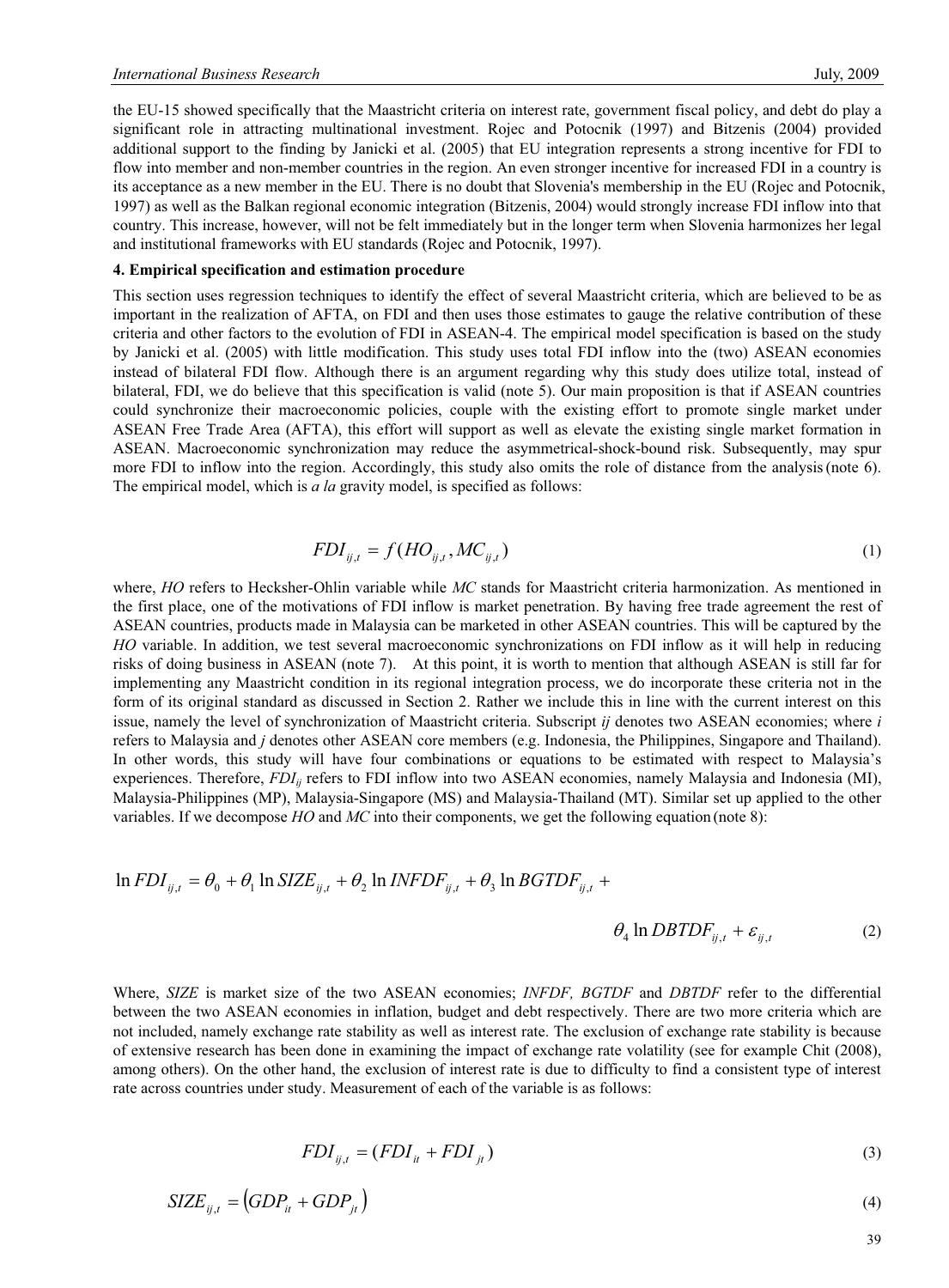$$
INFDF_{ij,t} = \left| INF_{it} - INF_{jt} \right| \tag{5}
$$

$$
BGTDF_{ij,t} = \left| BGTDF_{it} - BGTDF_{jt} \right| \tag{6}
$$

$$
DBTDF_{ij,t} = |DBTDF_{it} - DBTDF_{jt}|
$$
\n(7)

#### **5. Methodology**

In order to estimate the above empirical model, we follow the standard time series procedure. We start by analyzing the existence of unit root problem in each series or variable. It will then followed by the test of cointegration. As the sample size in this study is relatively small, autoregressive distributed lag model (ARDL) is seemed to be more appropriate to be used. The ARDL modeling approach as popularized by, among others, Pesaran and Pesaran (1997) and more recently by Pesaran et al. (2001), has a few advantages. The main advantage of this approach lies in the fact that it can be applied irrespective of whether the variables are I(0) or I(1). This approach also allows for the model to take a sufficient number of lags to capture the data generating process in a general-to-specific modeling framework. Although, a dynamic error correction model (ECM) can be derived from ARDL through a simple linear transformation (Banerjee et al., 1998; Pesaran et al., 2001) recently introduced bound testing as an alternative to test for the existence of cointegration among the variables (note 9). The bounds test procedure is merely based on an estimate of unrestricted error correction model using ordinary least squares (OLS) estimator. The UECM is a simple reparameterization of a general ARDL model (Tang, 2003). To illustrate the ARDL modeling approach, the simple model of equation (1) is reconsidered and its corresponding unrestricted error correction version of the ARDL (*p, q, r*) model is given by:

$$
\Delta \ln FDI_{ij,t} = \beta_0 + \beta_1 \ln FDI_{ij,t-1} + \beta_2 HO_{ij,t-1} + \beta_3 MC_{ij,t-1} + \sum_{i=0}^{q-1} \beta_{5i} \Delta HO_{ij,t-i} + \sum_{i=0}^{q-1} \beta_{6i} \Delta MC_{ij,t-i} + \varepsilon_t \qquad (8)
$$

The second part of equation (8) with  $\beta_{4i}$ ,  $\beta_{5i}$  and  $\beta_{6i}$  represents the short run dynamics of the model whereas the first part

with  $\beta_1$ ,  $\beta_2$  and  $\beta_3$  represents the long run relationship. The null hypothesis in the equation is  $\beta_1 = \beta_2 = \beta_3 = 0$ ,

which means the non-existence of the long run relationship. Given the estimated UECM in equation (8), the long-run

relationship can be derived from UECM that is the estimated coefficient of the one lagged explanatory variable

(multiplied with a negative sign) divided by the estimated coefficient of the one lagged dependent variable (Bardsen,

1989; Tang, 2003). The long-run impact of *HO* and *MC* in (1) are given by  $(\beta_1/\beta_0)$  and  $(\beta_2/\beta_0)$ , respectively.

Equation (8) is estimated by using annual time series data for the period 1970 to 2004. The data series used are taken from the International Financial Statistics (IMF), and World Development Indicators (World Bank, 2006) and covers ASEAN-5 economies. However, our focus will be on Malaysia's experiences with its four neighboring ASEAN countries, namely Indonesia, the Philippines, Singapore and Thailand.

#### **6. Results and discussion**

Although the ARDL procedure requires no pre-testing (i.e. stationarity level), all variables are first tested for stationarity with intercept and trend using the Augmented Dickey- Fuller (ADF, see note 10). Since all variables are found as not necessarily integrated at order one, the use of the ARDL procedure is valid. The unrestricted error correction model (UECM), which is a reparameterization of autoregression distributed lag (ARDL) model (Bardsen, 1989; Tang 2003), is used to estimate the model. By using Hendry's general to specific method, we can see that, despite the significant reduction in parameters, the goodness of fit of the specification (*R-squared*) and the Akaike information Criterion (*AIC*) of regression remain superior as evident from Panel II of Table 2.

<Table 2 insert here>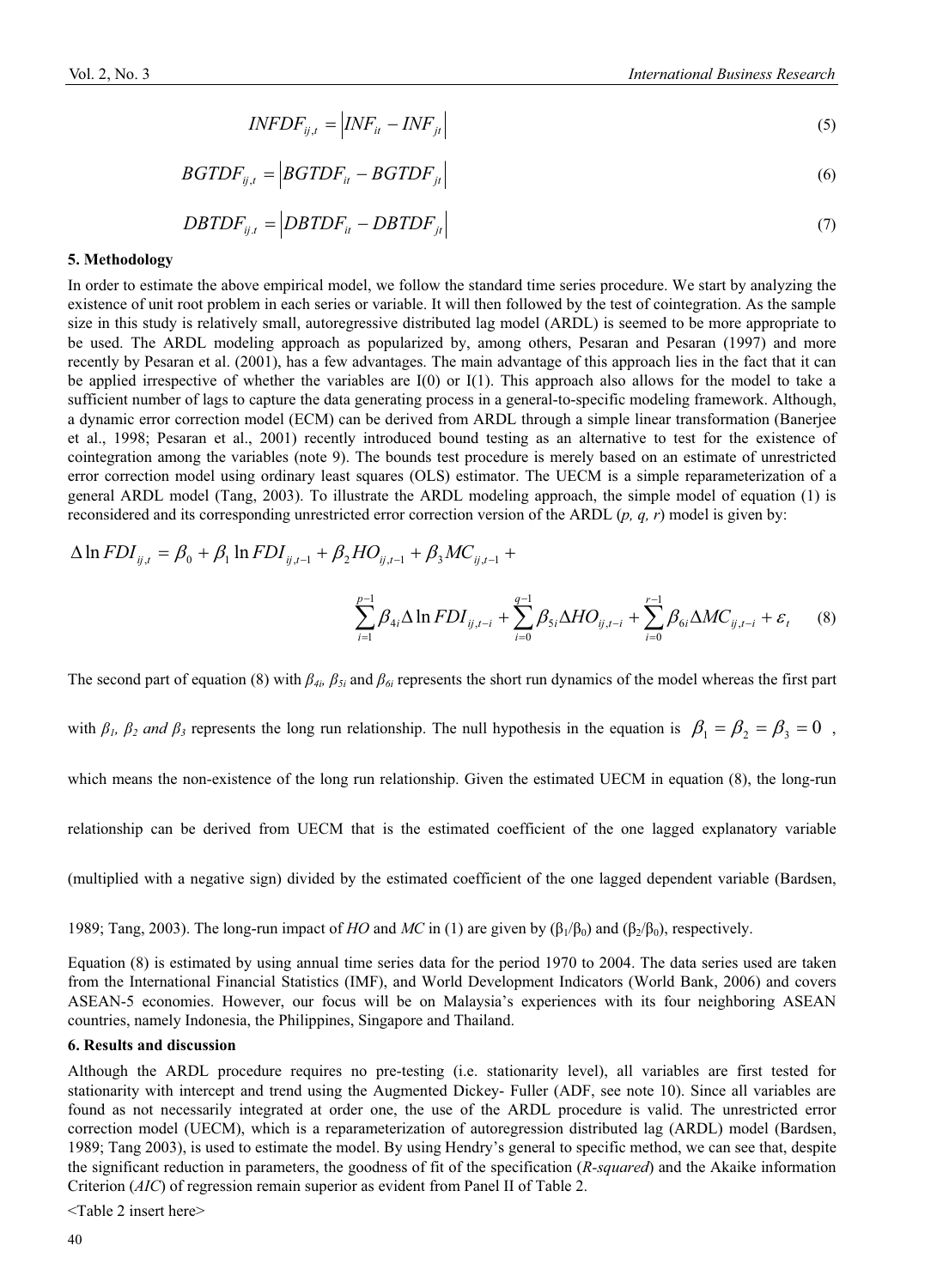Meanwhile, the robustness of the model is confirmed by several diagnostic tests, such as the LM test (Breusch-Godfrey serial correlation test), the WHITE test (heterogeneity test) and the Jacque-Bera test (normality test) as shown in Panel III of Table 2. All the tests, as shown in the lower part of each panel, reveal that the models have the desired econometric properties, namely, the residuals are serially uncorrelated and normally distributed, homoscedasticity and all estimated parameters are stable over time (test statistics fall within the 1% critical line). Therefore, the results reported are valid and reliable.

<Table 3 insert here>

The results of bounds testing approach for cointegration or existence of long run relationship indicate that the calculated *F- statistic* is at least 5.3956 (in the case of Malaysia-Philippines, or MP), which is higher than the upper level of bounds critical value of 4.68 and the lower bounds value of 3.41, implying that the null hypothesis of no cointegration cannot be accepted, and indicating that there is indeed a cointegration relationship among the variables in all combinations (see Table 3).

After having is established the UECM, we investigate the estimated long run equation. As shown in Table 4, the synchronization of all of the Maastricht criteria has a significant negative impact on the inflow of FDI, except for debt (DBTDF) which is not significant in the case of MS. The plausible explanation could be that Singapore is capital exporter rather than debtor. Therefore, to reach the level of zero debt like Singapore is unlikely to be realized in the near future and this aspect will become one of hurdles to achieve the idea of single currency (note 11). SIZE, which is utilized as a proxy for Hecksher-Ohlin variable, also shows a significant positive impact. Therefore, the elimination of intra-regional tariffs vis-à-vis establishment of single market in ASEAN will affect the level of sales by multinational subsidiaries and subsequently expected to be another attraction for new FDI to inflow to the region, while retaining the existing FDI in the region.

<Table 4 insert here>

The above results indicate that an improvement in the level of synchronization of several economic policies will improve the inflow of FDI into the region. This finding highlights the importance and contribution of the Maastricht criteria in providing additional attraction for FDI. However, SIZE or Hecksher-Ohlin variable remains the main contributor to the inflow of FDI, which is consistent with the finding by Mold (2003).

## **7. Conclusion**

This study employs the bounds testing (ARDL) approach to cointegration to examine the relationships between harmonization of several Maastricht criteria and FDI, using several members of AFTA as the case study.

One observation gleaned from the results shown above is that Maastricht criteria harmonization can significantly improve the level of FDI flow into the region, or more precisely, the individual ASEAN economy. Thus, policies to reduce asymmetry in economic policies among the members can be expected to increase the share of FDI inflow. However, the standard determinant of FDI inflow, namely, the market, remains the main determinant. Hence, stronger regional economic integration can be anticipated to further attract FDI into ASEAN. Another interesting point to note and requires further research is regarding the dynamic relationship between trade integration and business cycle synchronization. Regardless of current nature of business cycle (even though if we assume they are asymmetrical), the trade intensities and compositions of trade flow changes, so will business cycle pattern (Fiess, 2001), implying potentional avenue for ASEAN to search for regional mean of regional development in future. This could be done better in the presence of FDI which is perceived as capable to stimulate and change regional trade and subsequently the pattern of business cycle.

Nevertheless, this study is not without limitation. The first weakness is the use of bilateral model and focus on Malaysia's experiences which may not be necessarily validating the generalization made in conclusion of the study. Therefore, as for future direction of research pertaining to this issue, at least the extension of this study should attempt to investigate other combinations as part of the validating process. The second limitation of this study is regarding the choice of optimum level of each macroeconomic variable. The study done on exchange rate alignment found that even in the case of Singapore, its exchange rate tends to misalign from its true value (Yip and Wang, 2001; see note 12). In other words, as concluded by Frankel and Rockett (1988), if macroeconomic coordination is based on the wrong economic model, it can make countries worse off than under non-cooperation.

## **Acknowledgement**

The first author would like to thank Universiti Sains Malaysia for granting Short Term Research grant.

## **References**

Acharya, A. (1999). Realism, Institutionalism, and the Asian Economic Crisis. *Contemporary Southeast Asia*. 21: 1-29.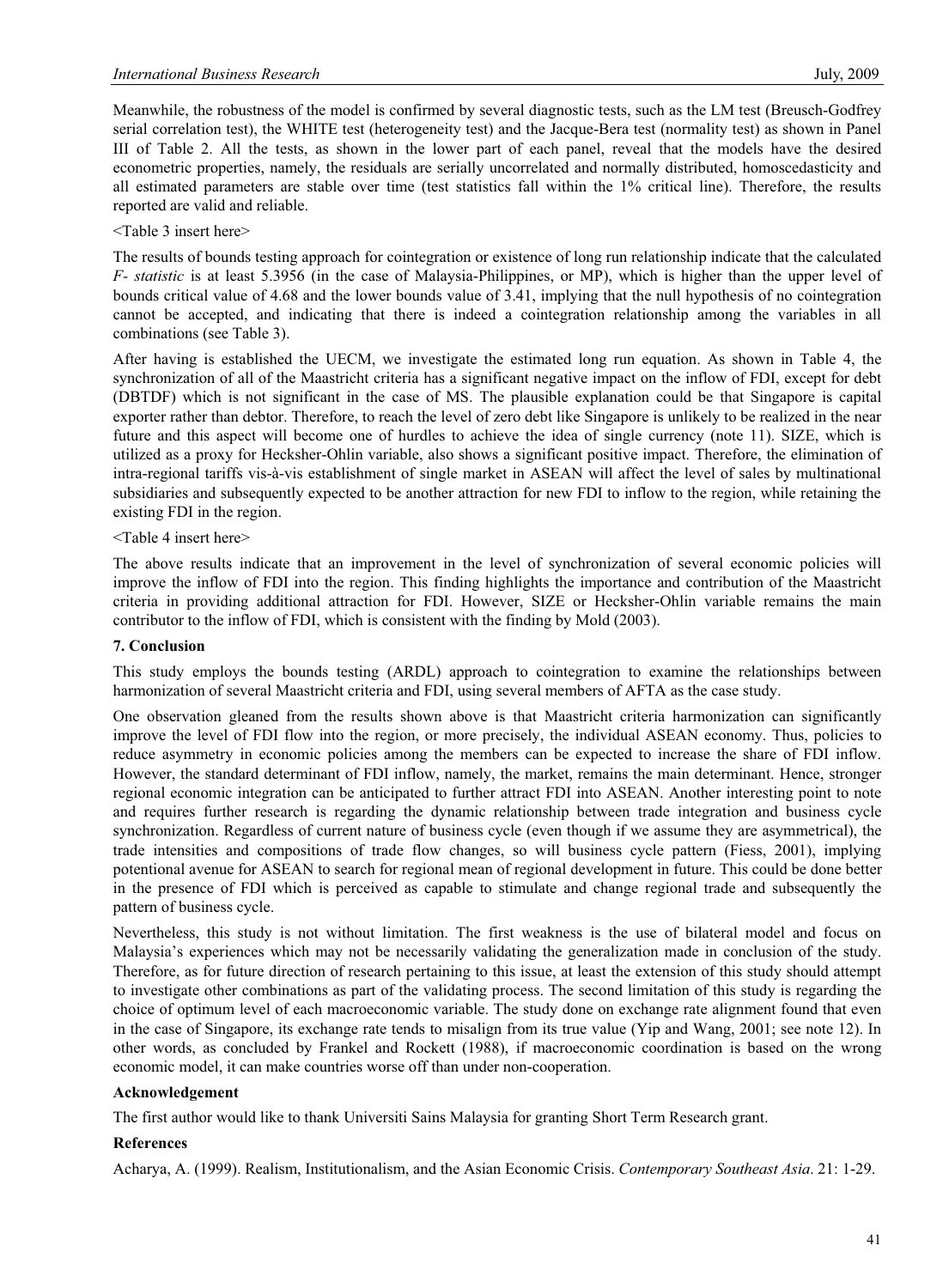Afxentiou, P.C. (2000). Convergence, the Maastricht Criteria and Their benefits. *The Brown Journal of World Affairs*. VII (1): 245–254.

Akrasanee, N. and Stifel, D. (1993). AFTA and Foreign Direct Investment. *TDRI Quarterly Review*. 8 (3): 18-27.

Banerjee, A., Dolado, J.J. and Mestre, R. (1998). Error-correction mechanism tests for cointegration in a single-equation framework. *Journal of Time Series Analysis*. 19 (3): 267-283.

Bardsen, G. (1989). Estimation of long-run coefficients in error-correction models. *Oxford Bulletin of Economics and Statistics*. 51: 345–350.

Bevan, A.A. and Estrin, S. (2000). The determinants of foreign direct investment in transition economies. *London Business School Discussion Paper No 9.*

Bitzenis, A. (2004). Is globalization consistent with the accumulation of FDI inflows in the Balkan countries? Regionalisation for the case of FDI inflows in Bulgaria. Eu*ropean Business Review*. 16 (4): 406-425.

Blomstrom, M. and Kokko, A. (1997). Regional Integration and Foreign Direct Investment: A Conceptual Framework and Three Cases. *NBER Working Paper No. W6019*, Cambridge MA.

Bowles, P. (1997). ASEAN, AFTA and the 'New Regionalism'. *Pacific Affairs*. 70: 219-234.

Braunstein, E. and Epstein,G. (2002). Bargaining power and foreign direct investment in China: Can 1.3 billion customers tame the multinationals? *SCEPA Working Paper No. 2002-12*, Schwartz Center for Economic Policy Analysis (SCEPA), New School University.

Bronk, R. (2002). Commitment and credibility EU conditionality and interim gains. *European Institute Working Paper No. 2002-02*.

Calvo, G.A. and Reinhart, C.M. (2002). Fear of floating. *The Quarterly Journal of Economics*. CXVII (2): 379-408.

Carr, D.L., Markusen, J.R., Maskus, K.E. (2001). Estimating the knowledge-capital model of the multinational enterprise. *The American Economic Review*. 91: 693-708.

Chit, M.M. (2008). Exchange rate volatility and exports: evidence from the ASEAN-China Free Trade Area. *Journal of Chinese Economic and Business Studies*. 6 (3): 261-277.

Crotty, J., Epstein, G. and Kelly, P. (1998). Multinational corporations in the neoliberal regime. In: D. Baker, G. Epstein and Pollin, R. (Eds.) *Globalization and Progressive Economic Policy*. Cambridge University Press, Cambridge (1998), pp. 117–143.

Cuevas, A., Messmacher, M. and Werner, A. (2005). Foreign Direct Investment in Mexico since the Approval of NAFTA. *The World Bank Economic Review*. 19 (3): 473-488.

Devereux, M.B. and Lane, P.R. (2003). Understanding bilateral exchange rate volatility. *Journal of International Economics*. 60: 109–132.

Fiess, N. (2001). Business cycle synchronization and regional integration: A case study for Central America. *World Bank Economic Review*. 21 (1): 49–72.

Frankel, J.A. and Rockett, K. (1988). International Macroeconomic Policy Coordination when Policy-Maker Disagree on the Model. *NBER Working Paper No. 2059*, Cambridge MA.

Globerman, S. (2001). The Location of Higher Value-Added Activities. *Occasional Paper Number 27*, Ottawa: Industry Canada.

Globerman, S. (2002). *Trade, FDI and regional economic integration: Cases of North America and Europe*. Paper presented at conference entitled Enhancing Investment Cooperation in Northeast Asia, Honolulu, Hawaii, August 7-9, 2002.

Hiley, M. (1999). Industrial restructuring in ASEAN and the role of Japanese foreign direct investment. *European Business Review*. 99 (2): 80-90.

IMF (various years) *International financial Statistics*. Washington DC.

Janicki, H.P., Warin, T. and Wunnava, P.V. (2005). Endogenous OCA Theory: Using the Gravity Model to Test Mundell's Intuition. *Center for European Studies (CES) Working Paper No. 125.* 

Levy-Yeyati, E., Stein, E. and Daude, C. (2001). *Regional Integration and the Location of FDI.* Universidad Torcuato Di Tella, Buenos Aires; Inter-American Development Bank, Washington, D.C.; University of Maryland, College Park.

Madura, J. (2005). *International Corporate Finance*. 6<sup>th</sup> Edition. Thomson: South-Western.

Markusen, J.R. and Venables, A.J. (1999). Foreign direct investment as a catalyst for industrial development. *European Economic Review*. 43 (2): 335-356.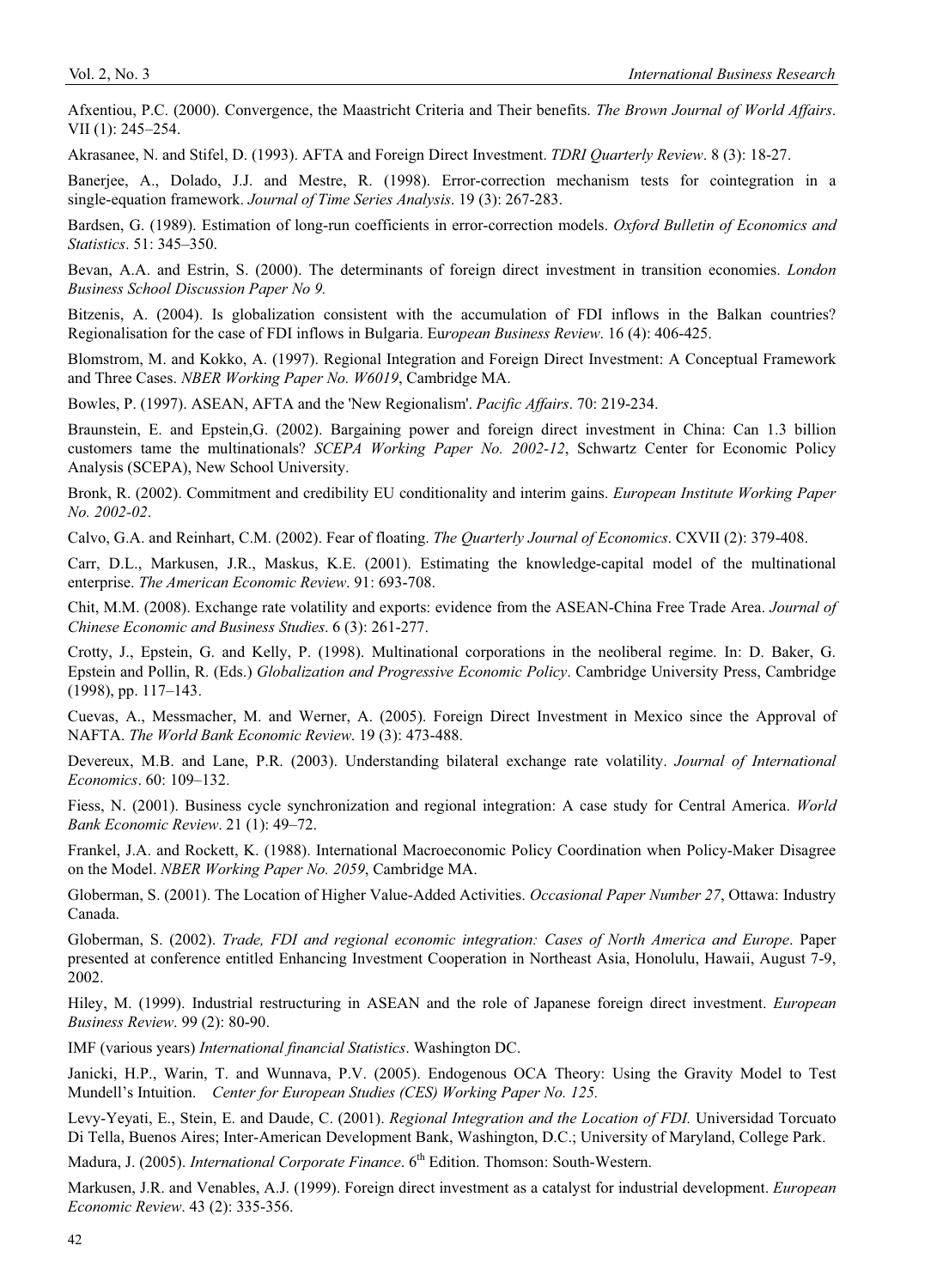Mold, A. (2003). The Impact of the Single Market Programme on the Locational Determinants of US Manufacturing Affiliates: An Econometric Analysis. *Journal of Common Market Studies*. 41 (1): 37 – 62.

Monge-Naranjo, A. (2002). The impact of NAFTA on Foreign Direct Investment flows in Mexico and the Excluded countries. *Northwestern University Working Paper*.

Nicoletti, G., Golub, S. and Hajkova, D. (2003). The influence of policies on Foreign Direct Investment. *Experts' meeting on FDI in Developing Asia, 26-27 November, 2003, Paris*.

Pesaran, M.H. and Pesaran, B. (1997). *Working with Microfit 4.0: Interactive Econometric Analysis*. Oxford, Oxford University Press.

Pesaran, M.H., Shin, Y. and Smith, R.J. (2001). Bounds Testing Approaches to the Analysis of Long-run Relationships. *Journal of Applied Econometrics*. 16: 289-326.

Rojec, M. and Potocnik, J. (1997). Foreign Direct Investment in Slovenia: Trends, Experiences and Policy. *NATO Economic Colloquium1997,* 25-27 June, 1997, Brussels.

Sapir, A. (2000). EC Regionalism at the turn of the Millennium: Toward a new paradigm. The World Economy, 23 (9): 1135-1148.

Tang, T. C. (2003). Japanese aggregate import demand function: Reassessment from the 'bound' testing approach. *Japan and the World Economy*. 15: 419-436.

te Velde, D.W. and Bezemer, D. (2006). Regional integration and foreign direct investment in Developing Countries. *Transnational Corporations*, 15 (2), 41-70.

UNCTAD (2003). *World Investment Report: FDI policies for development – National and International Perspectives*. United Nation: New York & Geneva.

Woo, W.T. (2003). The economic impact of China's emergence as a major trading nation. Retrieved from <http://www.econ.ucdavis.edu/faculty/woo> in July 2007.

World Bank (2006). *World Development Indicator*. Washington DC.

Yip, P.S.L. and Wang, R.F. (2001). On the neutrality of exchange rate policy in Singapore. *ASEAN Economic Bulletin*. 18 (3): 251-352.

Yotopoulos, P.A. and Sawada, Y. (2006) Exchange Rate Misalignment: A New Test of Long-Run PPP Based on Cross-Country Data**.** *Applied Financial Economics*. 16: 127-134.

#### **Notes**

Note 1. Indonesia, Malaysia, the Philippines, Singapore and Thailand.

Note 2. To a great extent the problems faced by ASEAN today in attracting more FDI stem from their successful past in harnessing it. Other developing countries, who have witnessed what FDI did to the ASEAN economies, have in turn put in the efforts to attract FDI into their own countries as well. As a result, ASEAN-5 economies are now facing stiffer competition from other emerging economies.

Note 3. Indonesia, Malaysia, the Philippines and Thailand.

Note 4. This is not to say that the globalization theory is invalid in general, but the fact remains that there are countries or even whole regions that do not receive FDI flows. FDI flows into less-developing or poor countries, if any, show little or no growth at all (Bitzenis, 2004).

Note 5. This study is basically attempted to investigate the effect of macroeconomic synchronization on the inflow of FDI. By definition, macroeconomic synchronization is similar to what is termed as symmetrical shock in other studies and therefore the existing available method is bilateral procedure only. In reality, it is difficult to measure or to find way of measurement of macroeconomic synchronization for more than two countries at the same time.. The procedure is – in the first place, as we measure macroeconomic synchronization from bilateral perspective. To capture the implication at regional level, we test more than one combination. If all estimated equations or combinations highlight the same outcome, we may at the later stage conclude that the proposition is also valid and applicable at regional level. Considering that this study is among the first attempt, more study pertinent to this issue has to be done in future to reconfirm the finding in this study.

Note 6. We do believe that this variable may pose significant implication and therefore, future study should attempt to incorporate this element in their specification. As argued by Markusen and Venables (1999) and Carr *et al*. (2001), the elimination of intra-regional tariffs will, in general, affect the level of sales by foreign affiliates, but its extent will depend on, among others, the importance of transport costs in setting up foreign affiliates. This variable is omitted due to short observation which if included may reduce the reliability of the estimation. Furthermore, one of several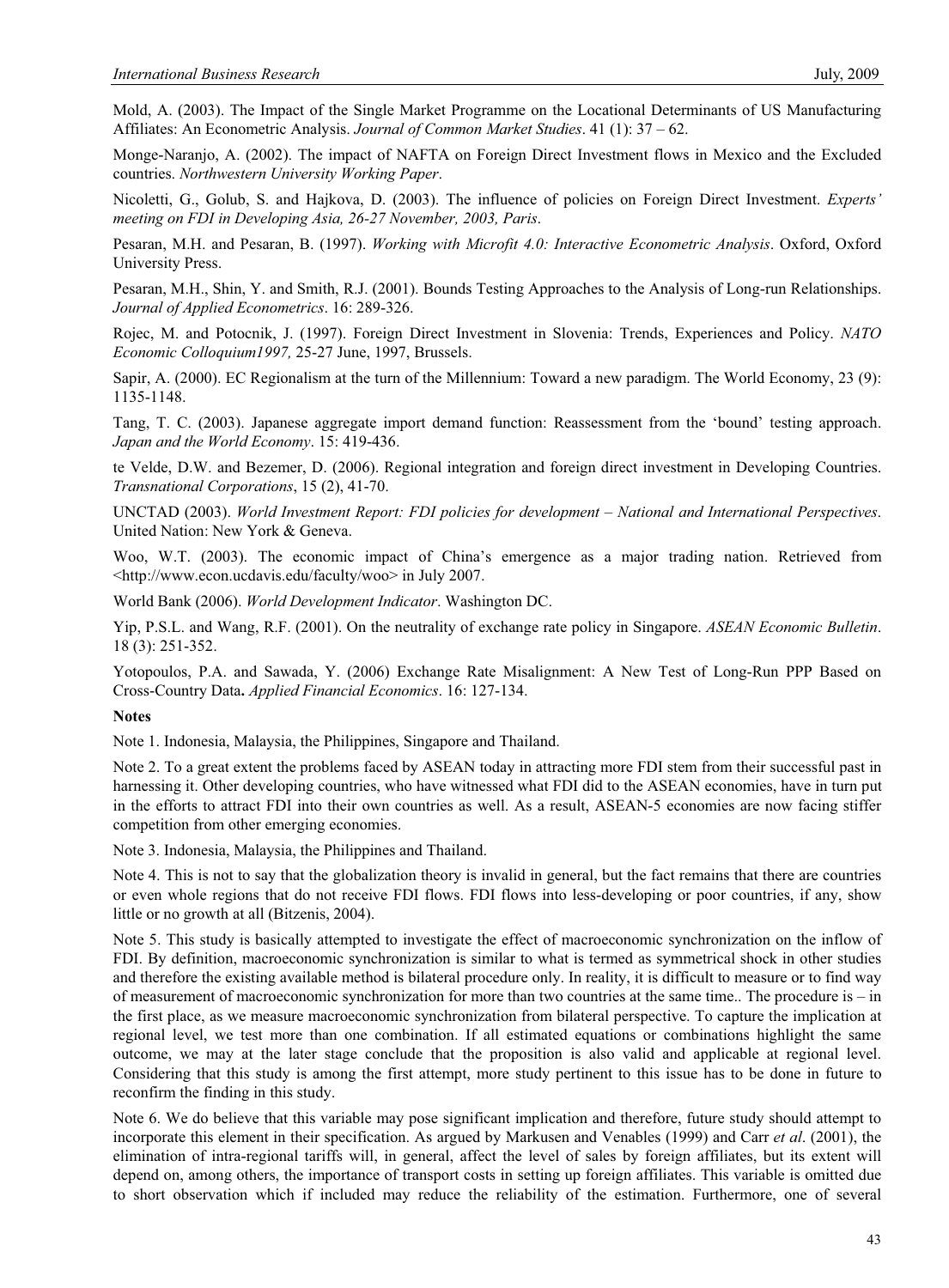important conclusion pointed out in te Velde and Bezemer (2006) is that the position of countries within a region matters for attracting FDI, i.e. that smaller countries and countries located further away from the largest country in the region benefit less from being part of a region.

Note 7. On top of all, the validity of this study (macroeconomic synchronization) is very much dependent on the nature of business cycles among the members. If business cycles are similar, coordination of macroeconomic policies can become desirable, with a common currency as the ultimate form of policy coordination (Fiess, 2001).

Note 8. In the original model of Janicki et al. (2005), market similarity, resource endowment and distance are also included. However, due to the limited number of observations, we decided to exclude these variables from the model.

Note 9. The ECM integrates the short-run dynamics with the long-run equilibrium without losing long-run information.

Note 10. Results are available upon request.

Note 11. As mentioned in Calvo and Reinhart (2002) and Devereux and Lane (2003) argued that large foreign-currency denominated debt has became one of the deterring factor for developing countries to form or agree on single currency formation.

Note 12. Misalignment, which refers to systematic deviations of nominal exchange rates (NER) from their purchasing power parity (PPP) levels, may engender serious instabilities of the international macroeconomic system (Yotopoulos and Sawada, 2006).

|                 | 1980     | 1990    | 2000     | 2001    | 2002     |
|-----------------|----------|---------|----------|---------|----------|
| World           | 699415   | 1954152 | 6146812  | 6606855 | 7122506  |
| Dev. Economies  | 307469   | 551481  | 2029412  | 2173769 | 2339632  |
| <b>ASEAN-5:</b> | 23908    | 91086   | 476248   | 266714  | 278109   |
|                 | [7.78]   | [16.52] | [23.46]  | [12.26] | [11.88]  |
| Indonesia       | 10274    | 38883   | 60638    | 57359   | 55836    |
|                 | [3.34]   | [7.05]  | [2.98]   | [2.63]  | [2.38]   |
| Malaysia        | 5169     | 10318   | 52747    | 53301   | 56505    |
|                 | [1.68]   | [1.87]  | $[2.59]$ | [2.45]  | [2.41]   |
| Philippines     | 1281     | 3268    | 9001     | 10468   | 11539    |
|                 | [0.41]   | [0.59]  | [0.44]   | [0.48]  | [0.49]   |
| Singapore       | 6203     | 30408   | 113431   | 116428  | 124003   |
|                 | $[2.02]$ | [5.51]  | [5.58]   | [5.35]  | $[5.30]$ |
| Thailand        | 981      | 8209    | 24468    | 29158   | 30226    |
|                 | [0.31]   | [1.48]  | [1.20]   | [1.34   | [1.29]   |

Table 1. FDI inflow (in Millions of USD)

Source: UNCTAD (2003), Annex Table B.3.

Note: Figure in [ ] denotes percentage change. The percentages for year 2000 and 1990 are relative to year 1990 and 1980, respectively.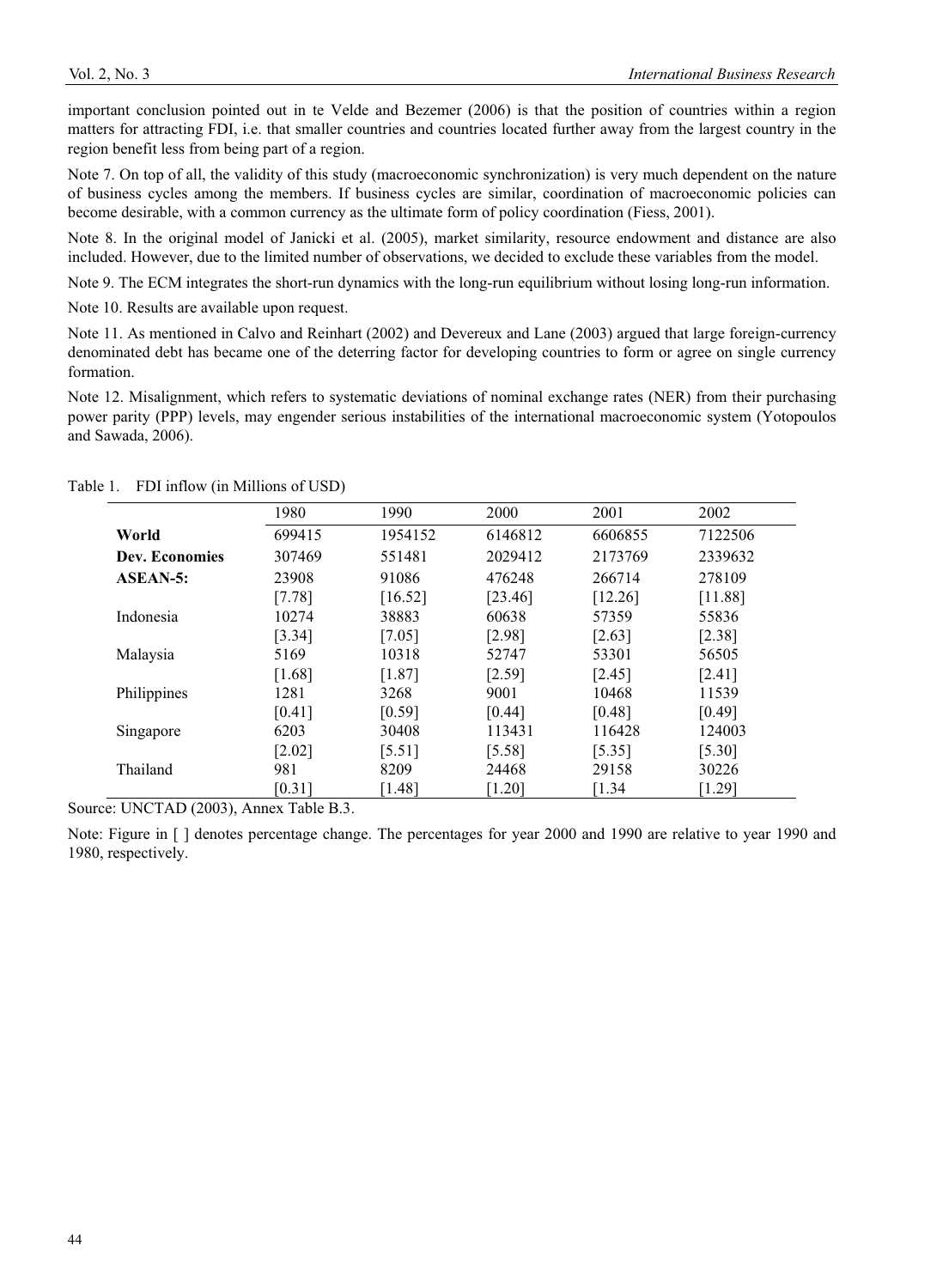|                                    | MT                                           | <b>MP</b>        | MI               | MS               |
|------------------------------------|----------------------------------------------|------------------|------------------|------------------|
|                                    | Panel I: Unrestricted Error Correction Model |                  |                  |                  |
|                                    | $-5.6018***$                                 | $-3.6692**$      | 8.2088***        | 9.8955           |
| Constant                           | $[-4.8947]$                                  | $[-3.3649]$      | [7.7610]         | [0.7797]         |
|                                    | $-4.5911**$                                  | $-6.7452***$     | $-3.6053***$     | $-2.3734*$       |
| $lnFDI(-1)$                        | $[-2.8888]$                                  | $[-4.3963]$      | $[-8.5571]$      | $[-2.2614]$      |
|                                    | $-1.3260**$                                  | $-2.6625***$     | $-1.1588***$     | $-2.1375***$     |
| $lnSIZE(-1)$                       | $[-3.4252]$                                  | $[-4.3239]$      | $[-8.7158]$      | $[-4.8577]$      |
|                                    | 0.3459*                                      | 1.3173**         | $0.1713***$      | $0.5637*$        |
| $lnINFDF(-1)$                      | [2.2097]                                     | [3.4444]         | [6.7447]         | [1.8698]         |
|                                    | $0.8278**$                                   | 1.8941**         | 1.1896***        | $0.1642*$        |
| $ln$ BGTDF $(-1)$                  | [3.1597]                                     | [3.1505]         | [4.8273]         | [2.1973]         |
|                                    | 0.7588*                                      | 0.5949*          | $0.6692**$       | 0.1744           |
| $InDBTDF(-1)$                      | [1.9400]                                     | [2.6842]         | [2.8335]         | [0.0352]         |
|                                    |                                              |                  |                  | $-0.0459***$     |
| $\Delta$ lnFDI(-1)                 |                                              |                  |                  | [8.1082]         |
|                                    | $-0.3340**$                                  | $-1.8758**$      |                  | 0.1138           |
| $\triangle$ lnSIZE                 | $[-3.5509]$                                  | $[-3.2625]$      |                  | [1.4384]         |
|                                    | $-0.7658*$                                   | 1.5965           | $-0.1617$        |                  |
| $\Delta$ lnINFDF                   | $[-1.9123]$                                  | [1.5957]         | $[-1.5810]$      |                  |
|                                    |                                              | $1.6251*$        | $-0.2615$        | $0.0204*$        |
| $\triangle$ lnBGTDF                |                                              | [2.8608]         | $[-1.2287]$      | [2.5723]         |
|                                    | $-0.1169$                                    |                  |                  | 0.0557           |
| $\triangle$ lnDBTDF                | $[-1.3521]$                                  |                  |                  | [1.5717]         |
|                                    |                                              |                  |                  | $-3.0105$        |
| $\Delta$ lnFDI(-2)                 |                                              |                  |                  | $[-0.6670]$      |
|                                    | 1.4788**                                     | $0.8515*$        |                  | 1.8907           |
| $\Delta$ lnSIZE(-1)                | [2.7373]                                     | [3.0213]         |                  | [0.1621]         |
|                                    | $-2.8733*$                                   |                  | $-0.5488***$     |                  |
| $\Delta$ lnINFDF(-1)               | $[-2.0171]$                                  |                  | $[-4.2854]$      |                  |
|                                    |                                              | $-6.0875$        | 12.1147***       | $-0.0038***$     |
| $\Delta$ lnBGTDF(-1) -             |                                              | $[-1.5597]$      | [11.7206]        | $[-5.9967]$      |
|                                    |                                              | $-5.1787**$      |                  |                  |
| $\Delta$ lnDBTDF(-1) -             |                                              | $[-3.5048]$      |                  |                  |
| Panel II: Model Criteria           |                                              |                  |                  |                  |
| Adj- $R^2$                         | 0.8340                                       | 0.7021           | 0.8113           | 4.4326           |
| <b>AIC</b>                         | $-1.2550$                                    | $-1.1704$        | $-3.3840$        | $-2.8463$        |
| <b>Panel III: Diagnostic Tests</b> |                                              |                  |                  |                  |
| Normality <sup>a</sup>             | $0.7918\{0.67\}$                             | $0.0422\{0.97\}$ | $1.0212\{0.60\}$ | $4.4444\{0.11\}$ |
| Serial Corr. <sup>b</sup>          | $0.3488\{0.71\}$                             | 1.2836{0.32}     | $0.6885\{0.52\}$ | $0.1071\{0.89\}$ |
| Heterogeneity <sup>c</sup>         | $0.3960\{0.54\}$                             | 1.1848 { 0.29 }  | $0.9031\{0.35\}$ | 1.4429 { 0.13 }  |

Table 2. Unrestricted error correction model (UECM)

Note: Asterisk \* denote significant at least at 10%. Figure in [ ] stand for t-value. Figure in {} refers to p-value. <sup>a</sup> Jacqua-Bera is the test for the normality of the residuals. <sup>b</sup> Serial Correlation LM Test is the test for autoregressive. <sup>c</sup> White Test is the test statistic for possible heteroscedasticity in the residuals. Stability test is conducted by using CUSUM test and available upon request.